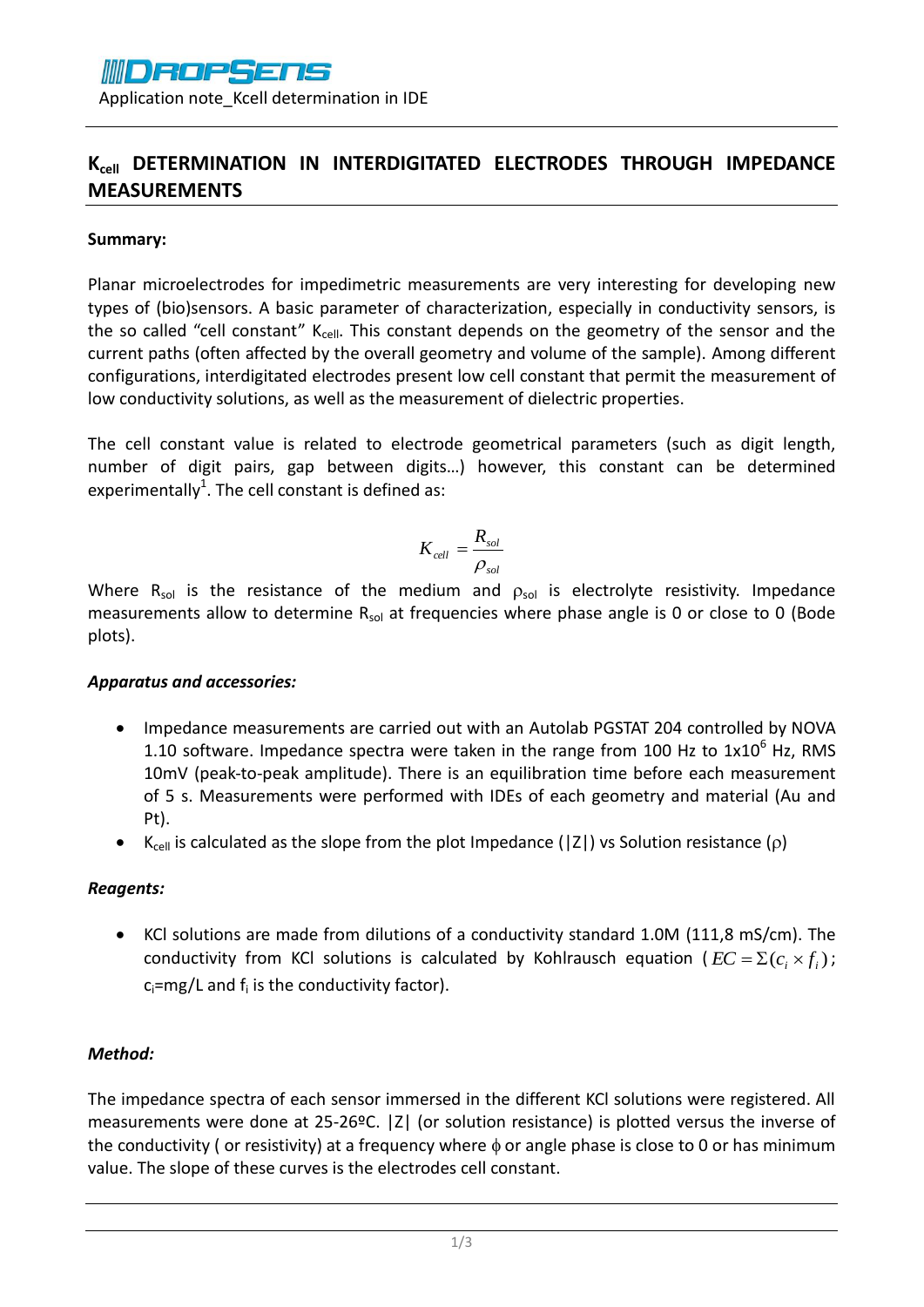

# **Results**

| <b>IDE</b>      | <b>Frequency</b>            | <b>Conductivity range</b>              | $\mathbf N$ | $K_{cell}$<br>(cm $^{\text{-1}}$ ) | Intercept | r <sup>2</sup> |
|-----------------|-----------------------------|----------------------------------------|-------------|------------------------------------|-----------|----------------|
| G-IDECONPT-10   | 23KHz<br>(23300Hz)          | 7,39-1478 µS/cm<br>135,3 to 0,68 KΩ×cm | 10          | $0,0089\pm0,0002$                  | 0,3917    | 0,994          |
| G-IDECONAU-10   | 40KHz<br>(40949Hz)          | 7,39-1478 µS/cm<br>135,3 to 0,68 KΩ×cm | 10          | $0,0091\pm0,0001$                  | 0,1489    | 0,998          |
| <b>G-IDEAU5</b> | 10KHz<br>(10985Hz)          | 7,39-1478 µS/cm<br>135,3 to 0,68 KΩ×cm | 10          | $0,0001\pm0,0042$ cm <sup>-1</sup> | 0,1765    | 0,995          |
| G-IDEAU10       | 40KHz<br>(40949Hz)          | 7,39-1478 µS/cm<br>135,3 to 0,68 KΩ×cm | 10          | $0,0083\pm0,0002$ cm <sup>-1</sup> | 0,0832    | 0,994          |
| G-IDEPT5        | <b>28 KHz</b><br>(28118Hz)  | 7,39-1478 µS/cm<br>135,3 to 0,68 KΩ×cm | 10          | $0,0043\pm0,0001$ cm <sup>-1</sup> | 0,1598    | 0,992          |
| G-IDEPT10       | 28 KHz<br>(28118Hz)         | 7,39-1478 µS/cm<br>135,3 to 0,68 KΩ×cm | 10          | 0,0090±0,0001 $cm^{-1}$            | 0,1611    | 0,998          |
| P-IDEAU100      | 5 KHz<br>(5179Hz)           | 7,39-1478 µS/cm<br>135,3 to 0,68 KΩ×cm | 10          | $0,092\pm0,0001$                   | 0,6474    | 0,999          |
| PW-IDEPD100     | 9 KHz<br>(9103 Hz)          | 7,39-1478 µS/cm<br>135,3 to 0,68 KΩ×cm | 10          | $0,0713\pm0,0001$                  | 0,8147    | 0,997          |
| <b>IDEAU200</b> | <b>16 KHz</b><br>(15999 Hz) | 7,39-1478 µS/cm<br>135,3 to 0,68 KΩ×cm | 10          | 0,0166±0,0003                      | 0,0331    | 0,999          |